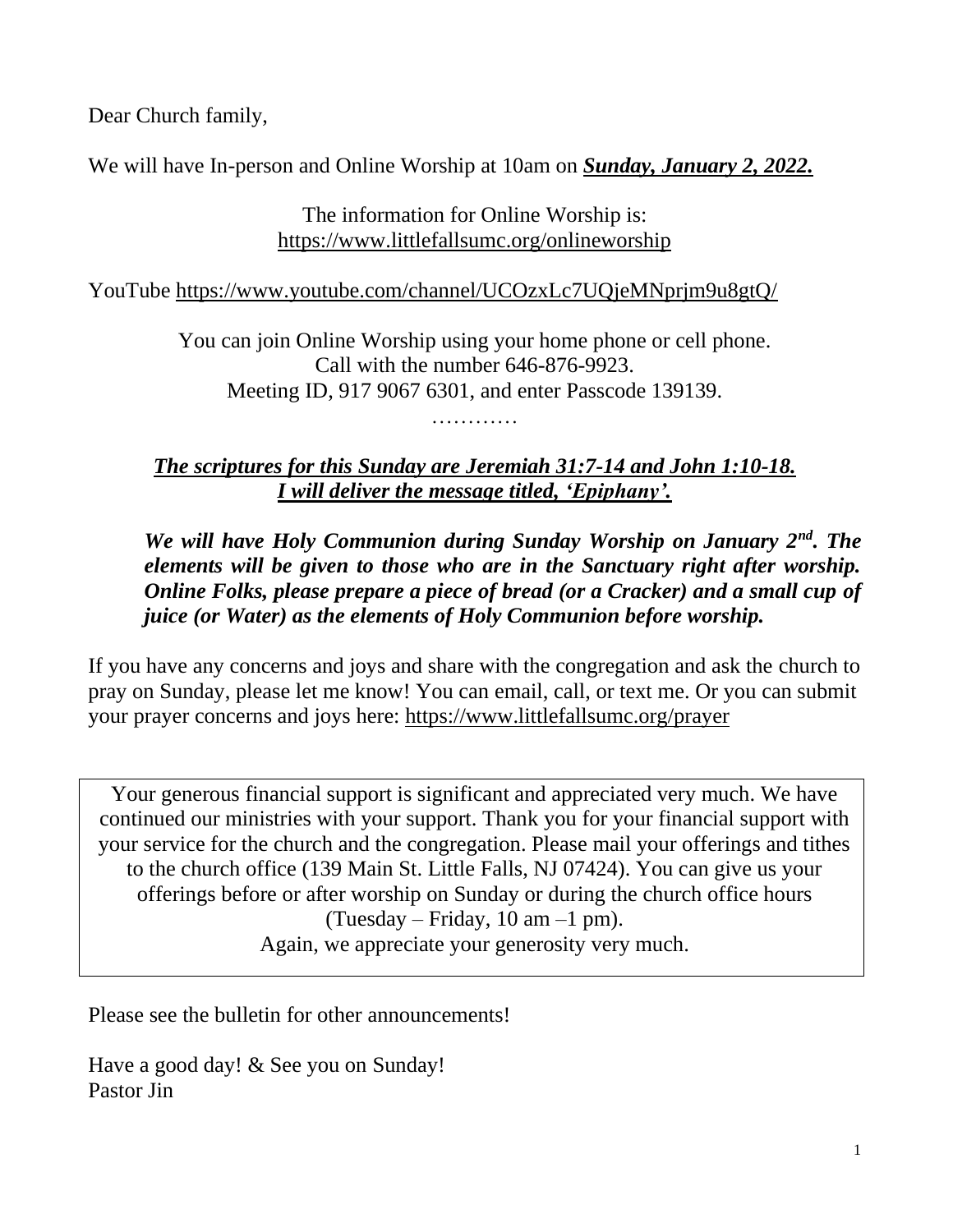# **Little Falls United Methodist Church**

# **Worship Bulletin**

## **Second Sunday After Christmas**

# **January 2, 2022 - Sunday Worship: 10 AM**



**139 Main Street, Little Falls, NJ 07424 Office Phone: (973) 256-0993 Website: [www.LittleFallsUMC.org](http://www.littlefallsumc.org/) Email: [Info@LittleFallsUMC.org](mailto:Info@LittleFallsUMC.org)**

*"A Welcoming Community of Faith, Hope, Mission and Outreach Sharing Christ's Love" "Making Disciples of Jesus Christ for the Transformation of the World"*

**"I appeal to you therefore, brothers and sisters, by the mercies of God, to present your bodies as a living sacrifice, holy and acceptable to God, which is your spiritual worship." (Romans 12:1)**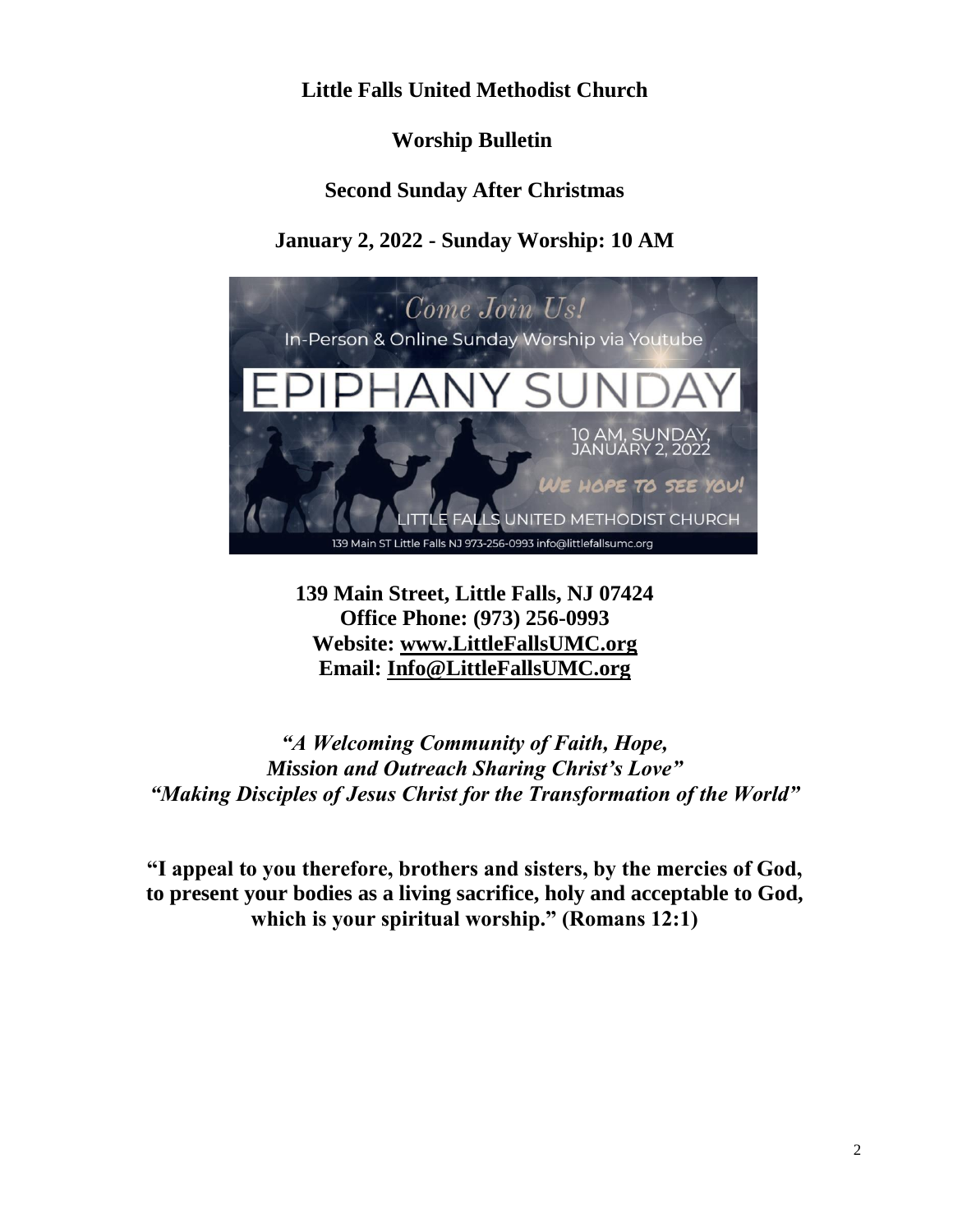# *Called to Praise*

## ⭻**Prepare your heart and body for Worship**

#### **Welcome & Greeting**

## ⭻**Call to Worship**

Leader: Arise, shine, for your light has come! **All: The glory of the Lord has risen upon us!** Leader: Like sages from afar, come and behold your Christ! **All: Let us fall on our knees in his honor! Let us lift our voices in praise of his name!**

#### ⭻**Praise Song** *We Three Kings UMH 254*

We three kings of Orient are; Bearing gifts we traverse afar, Field and fountain, moor and mountain, Following yonder star. Refrain

O star of wonder, star of light, Star with royal beauty bright, Westward leading, still proceeding, Guide us to thy perfect light.

Born a King on Bethlehem's plain Gold I bring to crown Him again, King forever, ceasing never, Over us all to reign.

#### Refrain

Frankincense to offer have I; Incense owns a Deity nigh; Prayer and praising, voices raising, Worshipping God on high.

## Refrain

Myrrh is mine, its bitter perfume Breathes a life of gathering gloom;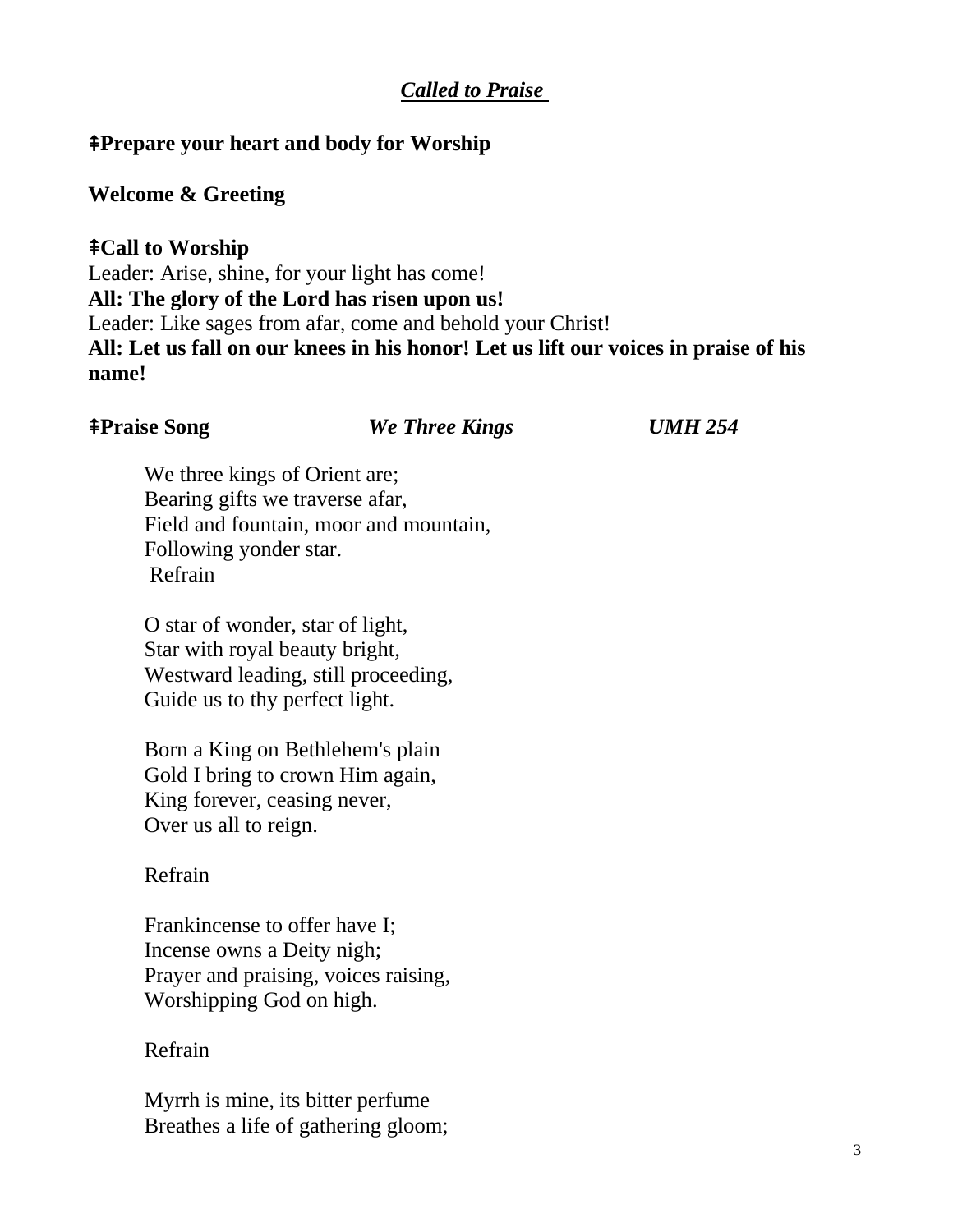Sorrowing, sighing, bleeding, dying, Sealed in the stone cold tomb.

Refrain

Glorious now behold Him arise; King and God and sacrifice; Alleluia, Alleluia, Sounds through the earth and skies.

Refrain

# **Children's Time** *The Bright Star and Three Visitors* **Matthew 2:1-12**

When Jesus was born, God put a special star in the sky. Some Wise Men who lived far away saw this star. They knew it was a sign from God that a new king had been born. The wise Men followed the star. On their way, they stopped in the city of Jerusalem to see King Herod. The Wise Men Wanted to ask him about the baby king. Now, Herod was a mean king. He tried to trick the Wise Men. "You must find him for me so I can worship him, too," he said. The star led the Wise Men to Bethlehem. There they found little Jesus. They worshiped him and gave him gifts fit for a king: gold and sweetsmelling spices. An angel appeared to the Wise Men in a dream. He warned them, "Do not go back to King Herod." So the Wise Men went home on a different road.

## **Announcements**

- We have '**In-Person' Worship in the Sanctuary** and **'Online Worship'** at 10 am on *Sunday, January 2, 2022.* You can choose In-person worship or Online worship to worship with us.
- We highly recommend you to wear a mask during in-person Worship to protect one another. We are following the CDC guideline to protect everyone.
- The Worship Bulletin will be sent to you by email (most people) or mail (those who cannot access email). You can see the bulletin on the church website, <https://www.littlefallsumc.org/onlineworship>
- We will use YouTube for Online Worship. We have used both YouTube and Facebook for Online Worship. Click the link to join in Online Worship. Please join in Online worship 10 minutes before the Worship Time!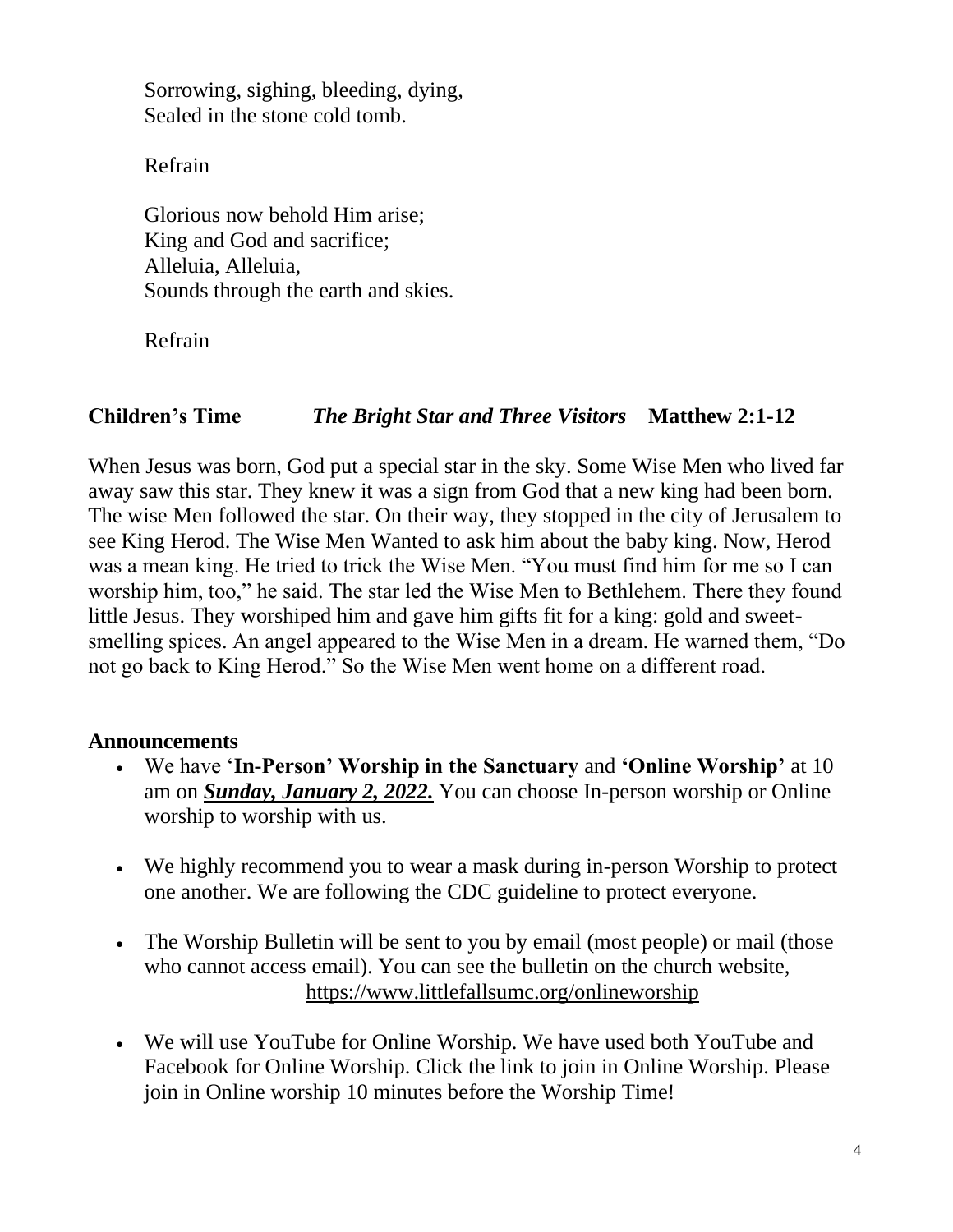YouTube<https://www.youtube.com/channel/UCOzxLc7UQjeMNprjm9u8gtQ/>

- You can join the Online Worship by your home phone or flip cell phone. Call with the number 646-876-9923 and enter the Meeting ID, 917 9067 6301 and # Key and then press # key again! Passcode 139139.
- If you cannot join in online worship, please have Worship Service with your family at home using the attached worship bulletin. The worship bulletin includes scripture and sermon notes.
- *We will have Holy Communion during Sunday Worship on January 2nd. The elements will be given to those who are in the Sanctuary right after worship. Online Folks, please prepare a piece of bread (or a Cracker) and a small cup of juice (or Water) as the elements of Holy Communion before worship.*
- Please email Pastor Jin (jkim@littlefallsumc.org) if you would like to share your concerns and joys with the congregation. Pastor Jin will lift up the names in the order of prayer in our worship.
- Please contact Pastor Jin or the church office if you need any help from Pastor Jin or church members! We are here to help you.
- **Church Forum** The next Forum will be at 10:30 am on *Saturday, January 29, 2022.* Please join us and share your wisdom with us!
- **Stewardship Campaign Thank you to those who already gave us your pledge card.** We continue to receive pledge cards, so you are not late. please participate in our Stewardship Campaign with your generous, faithful hearts, if you didn't give us your pledge card, God Bless you as you fill out the pledge card and mail it back, drop it off at the church, put it in the offering plate, or add it to the Pledge Box in the Narthex.
- **Kids For Christ** Next Meeting will be on *January 21* at 6:30 pm. KFC is a Friday night program for children. We will have KFC every first and third Friday of the month. Please encourage children to join KFC.
- **Treasured Memories**  We started a grief group in September 2021 for those who have lost their loved ones. The ongoing meeting is held in Lee Lounge at 7 PM on every  $2^{nd}$  *Wednesday of the month.* Contact Allison for details (973) 800-4152 (leave message).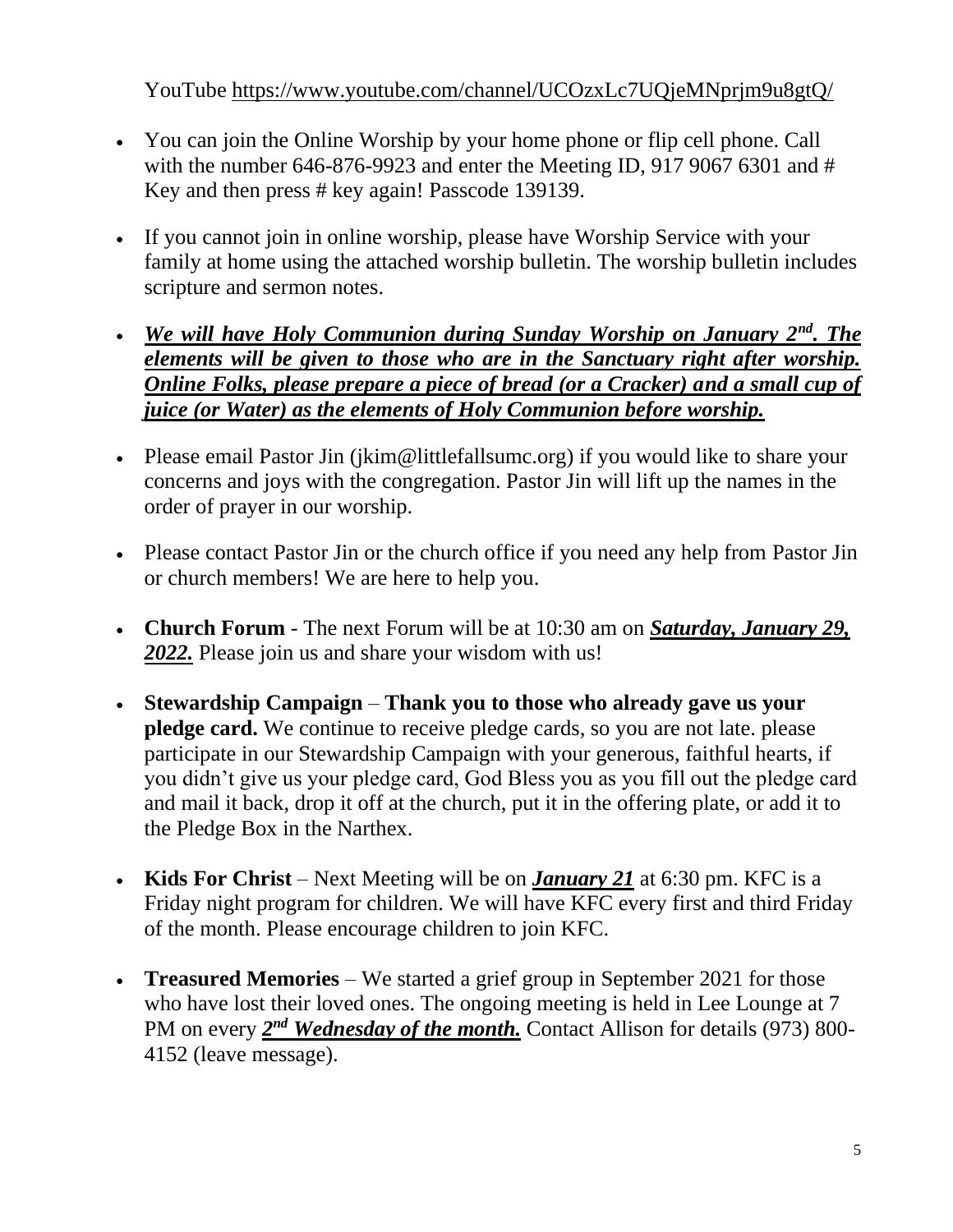- **Ruth Lee Meeting –** *February 23, 2022,* **at 4pm.**
- **The Unity Circle** is starting to collect gloves, hats, scarves, and mittens to fill our snowman box. Please see Betty Caceres for more information. **Thank you for your support!**
- **Shoprite Gift Card** If you want to buy a Shoprite gift card, please contact Pete (973) 595-5765 [\(detroit50@aol.com\)](mailto:detroit50@aol.com).
- **Kohl's Gift Card** If you want to buy a Kohl's gift card, please contact Allison.
- **AmazonSmile Program**  Please choose Little Falls UMC as your charity organization at https://smile.amazon.com. All services and prices will be the same and Amazon will donate 0.5% of your purchase to the church.
- Your financial support and generosity are greatly appreciated and essential for our church ministry and mission. Please consider sending your tithes and offerings to Little Falls UMC (139 Main St. Little Falls, NJ 07424). You can send your offerings and tithes to the church every week. Or you can send offerings and tithes for a month with a check. Thanks again for your generosity again!
- **LFUMC FOOD PANTRY ITEMS NEEDED** Many families depend on the Food Pantry on a regular basis. The Pantry needs the following non-perishable items; canned vegetables, peanut butter, jelly, adult/children's cereal, pasta & sauce, instant potatoes/rice, tuna, chicken, sardines, fruit, apple sauce, juice, and granola bars.
- **SOCKS FOR SOULS** *Do your feet get cold?* Please help Unity Circle to provide new or gently used socks to the homeless. There is a constant need. Please drop off your socks in the large white sock in the Narthex.
- **Ongoing Collection** UMW also collects postmarked stamps, can pull tabs, Box Tops for Education, and the front of greeting cards. Items are donated to different charities and organizations.

## ⭻**Hymn of Prayer** *What Child is This* **UMH 219**

What Child is this who, laid to rest On Mary's lap is sleeping? Whom angels greet with anthems sweet, While shepherds watch are keeping?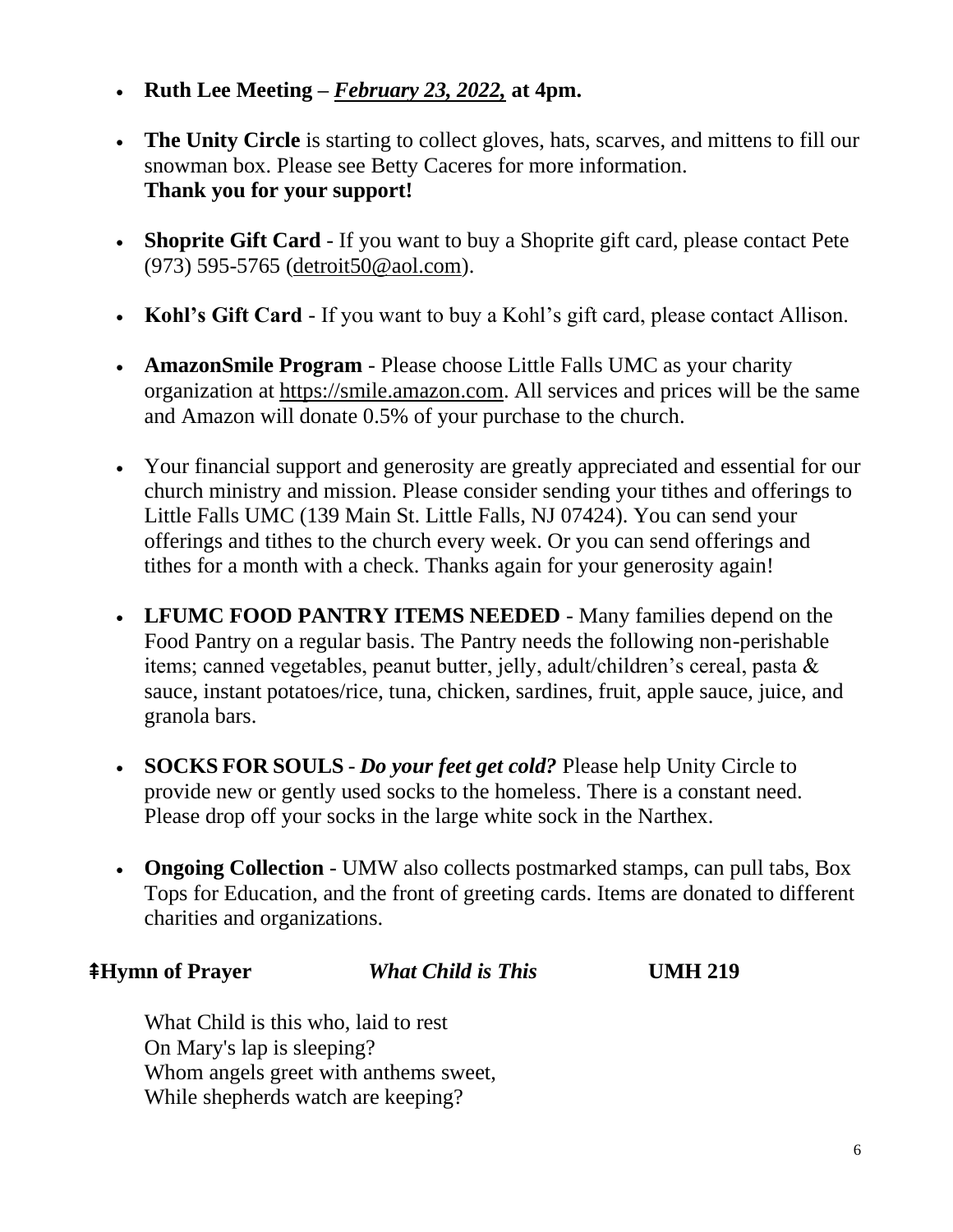Refrain: This, this is Christ the King, Whom shepherds guard and angels sing; Haste, haste, to bring Him laud, The Babe, the Son of Mary.

Why lies He in such mean estate, Where ox and ass are feeding? Good Christians, fear, for sinners here The silent Word is pleading.

# Refrain

So bring Him incense, gold and myrrh, Come peasant, king to own Him; The King of kings salvation brings, Let loving hearts enthrone Him.

Refrain

# **Pausing for Silent Prayer and Confession**

# **Prayers of the People (Response: God, in Your Mercy, hear our prayers.)**

Gracious and loving God, You give us your hope, peace, joy, and love through the baby

# **The Lord's Prayer**

*Our Father, who art in heaven, hallowed be thy name, thy kingdom come, thy will be done, on earth, as it is in heaven. Give us this day our daily bread. And forgive us our trespasses, as we forgive those who trespass against us. And lead us not into temptation, but deliver us from evil, for thine is the kingdom, and the power, and the glory, forever. Amen.*

# **Choir Anthem**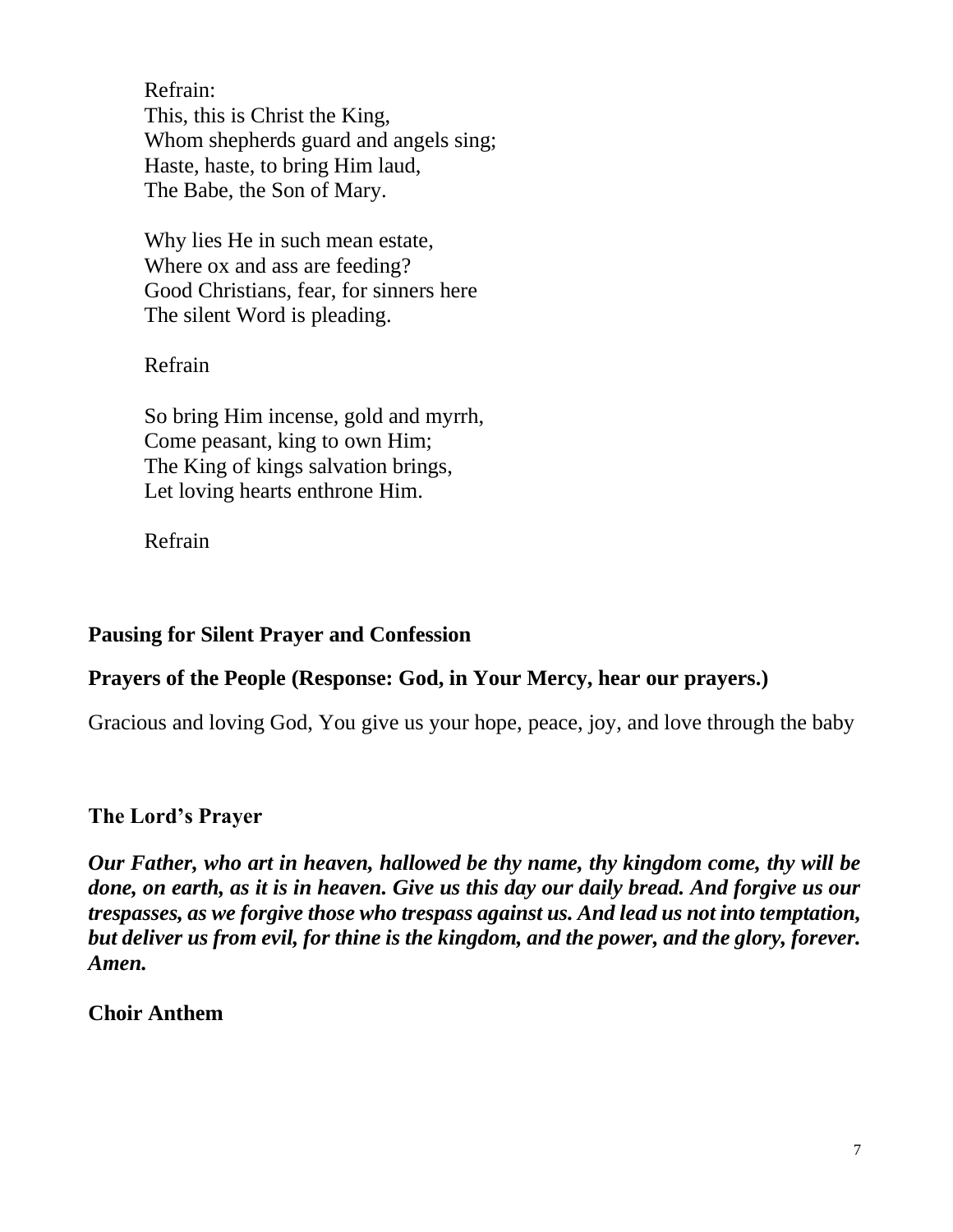# *Called to the Word*

# **Prayer for Illumination**

**Leader:** Lord, open our hearts and minds by the power of your Holy Spirit, that, as the Scriptures are read and your Word proclaimed, we may hear with joy what you say to us today.

**All: Amen**

# **OT Lesson Jeremiah 31:7-14**

For thus says the LORD:

Sing aloud with gladness for Jacob, and raise shouts for the chief of the nations; proclaim, give praise, and say, "Save, O LORD, your people, the remnant of Israel." **<sup>8</sup>** See, I am going to bring them from the land of the north, and gather them from the farthest parts of the earth, among them the blind and the lame, those with child and those in labor, together; a great company, they shall return here. **<sup>9</sup>** With weeping they shall come, and with consolations I will lead them back, I will let them walk by brooks of water, in a straight path in which they shall not stumble; for I have become a father to Israel, and Ephraim is my firstborn. **<sup>10</sup>** Hear the word of the LORD, O nations, and declare it in the coastlands far away; say, "He who scattered Israel will gather him, and will keep him as a shepherd a flock." **<sup>11</sup>** For the LORD has ransomed Jacob, and has redeemed him from hands too strong for him. **<sup>12</sup>** They shall come and sing aloud on the height of Zion, and they shall be radiant over the goodness of the LORD, over the grain, the wine, and the oil, and over the young of the flock and the herd; their life shall become like a watered garden, and they shall never languish again. **<sup>13</sup>** Then shall the young women rejoice in the dance, and the young men and the old shall be merry. I will turn their mourning into joy,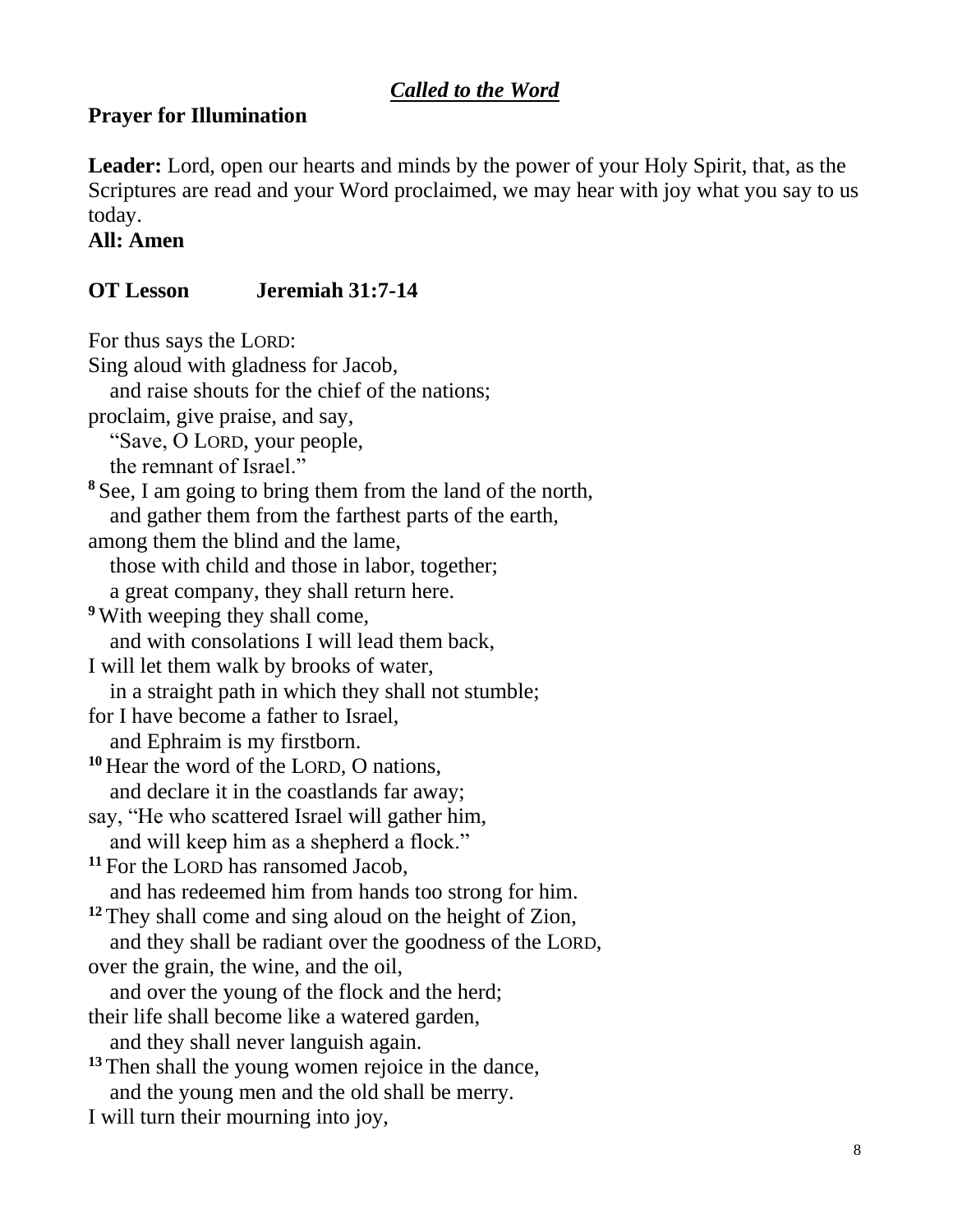I will comfort them, and give them gladness for sorrow.

**<sup>14</sup>** I will give the priests their fill of fatness,

and my people shall be satisfied with my bounty, says the LORD.

# *This ends the OT Lessons. Let us turn to the Gospel Lesson. Please stand, if able.*

# **Gospel Lesson John 1:10-18**

**<sup>10</sup>** He was in the world, and the world came into being through him; yet the world did not know him. **<sup>11</sup>** He came to what was his own, and his own people did not accept him. **<sup>12</sup>**But to all who received him, who believed in his name, he gave power to become children of God, **<sup>13</sup>** who were born, not of blood or of the will of the flesh or of the will of man, but of God.

**<sup>14</sup>** And the Word became flesh and lived among us, and we have seen his glory, the glory as of a father's only son, full of grace and truth. **<sup>15</sup>** (John testified to him and cried out, "This was he of whom I said, 'He who comes after me ranks ahead of me because he was before me.'") **<sup>16</sup>** From his fullness we have all received, grace upon grace. **<sup>17</sup>** The law indeed was given through Moses; grace and truth came through Jesus Christ. **<sup>18</sup>** No one has ever seen God. It is God the only Son, who is close to the Father's heart, who has made him known.

Leader: This is the word of God for the people of God. **All: Thanks be to God.**

**Message** *Epiphany* **Rev. Jin Kook Kim** 

Good morning, Church Family! I hope you had a blessed week in Christ last week. 2021 is gone, and we face 2022, the new year, which is another gift and blessing given by God. I pray that the new year is full of God's love and grace for us.

Many people saw the baby Jesus when he was born. The Magi came to him following a star. The shepherds came to him after they heard of Jesus' birth from an angel. They were not the only people who saw the baby Jesus. Simon, who was righteous and devout, and a prophet Anna saw Jesus when Mary and Joseph brought the baby Jesus to the temple in Jerusalem observing the law of Moses. What would they feel when they saw the baby, Jesus? What did it mean that they were looking at Jesus?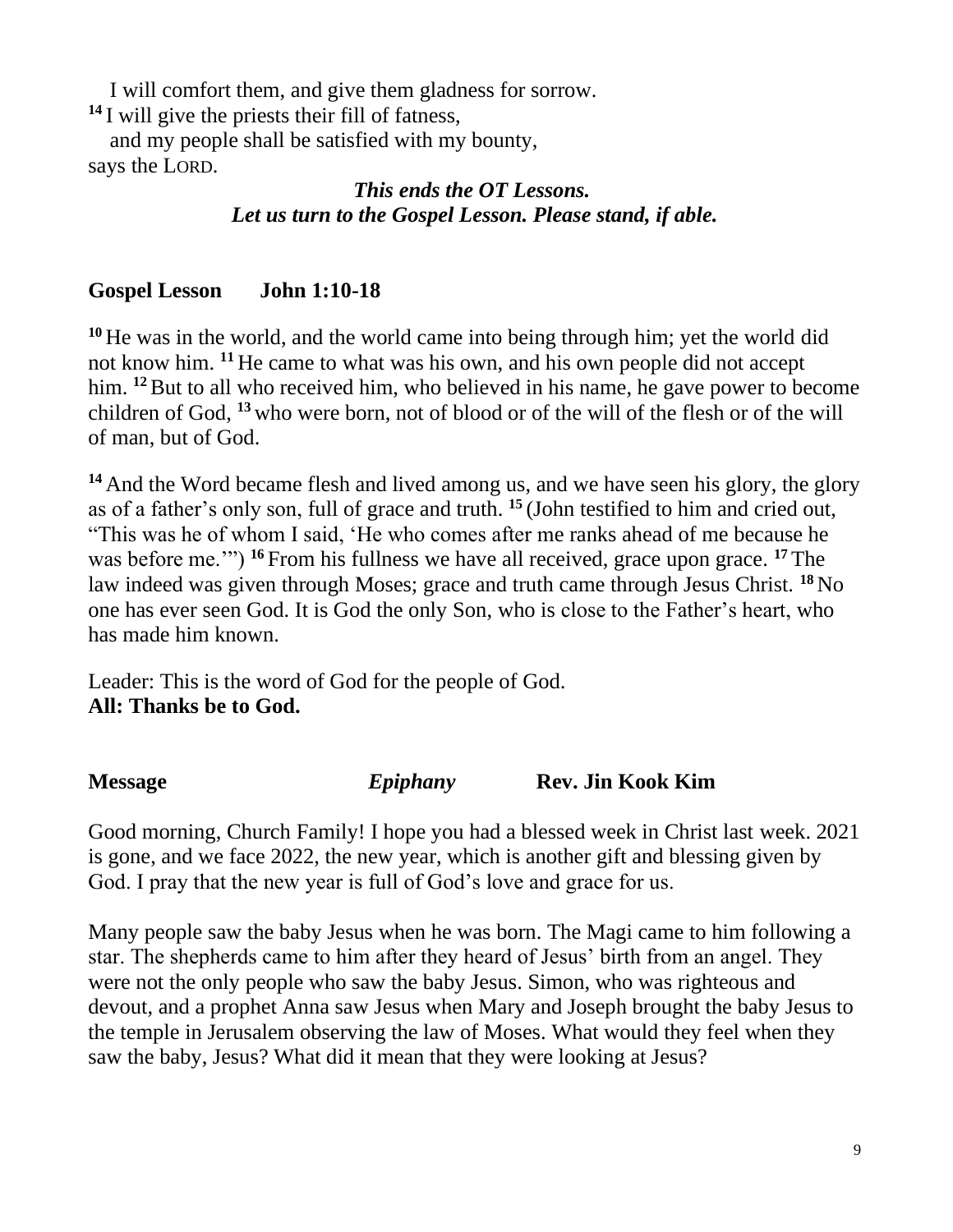The baby Jesus was the visible God, the divine for them, especially for the shepherds, Simon, and Anna. They were waiting for God and God's salvation for a long time. They heard from their ancestors their history with God and about God's promise. They believed in God and God's presence in them, but they didn't see God or listen to God because God was invisible. They now saw God through the baby Jesus. They now saw the invisible God through the baby Jesus who they could see with their eyes. They were joyful and grateful looking at Jesus. And that was the reason that they praised God with joyful and grateful hearts.

Can you imagine their joy for the visibility of God in their lives? My grandmothers couldn't see my first daughter when she was born because we were in Madison NJ, and they were in Korea. I sent the pictures of her to my parents through emails, but my grandmothers couldn't use the internet. They heard from my parents that my child was born, and they were happy for us. We visited Korea when my child was two months old and visited their homes to see them and show them my child. When they saw them, they were so happy and excited because they now saw her in person and held her in their arms. They saw her smile, heard her cry, and touched her hands. They said, "what a beautiful girl. What a cute girl. Look at her eyes. Look at her nose. Look at her mouth." Can you imagine how much they were happy and excited when they saw her?

The shepherds, Simon, and Anna praised God with joyful and grateful hearts when they saw Jesus because God showed Godself to them in the way they could see. God clothed with flesh, which was Jesus, and they saw Jesus. Invisible God became visible God through Jesus. For them, it was a miracle and a wonder.

For them, Jesus' birth meant the beginning of God's salvation, the initiation of accomplishing God's promise. God promised them to save them. God promised them to be with them. They had heard God's words of promise, salvation, and presence, and now they saw visible promise, visible salvation, and visible promise through the baby Jesus. God's words became flesh, and Jesus was the one. They saw the progress of accomplishing God's promise through Jesus Christ. It would be hard for them to wait for God's salvation without any designated date or time because they didn't know the date and time for God's salvation for them. Now, Jesus' birth, the Messiah' birth, gave them the sign that God's salvation began. Like the kids are waiting for their birthday or Christmas day counting day by day because they know how many days are left to get the Christmas day, saying "ten days are left, five days are left." Or when they ask, "Are we there yet" in a car, we say, 5 hours are left, 1 hour is left. Ten minutes are left. They see the progress and have hope that we will be there soon. The shepherds, Simon, and Anna had hope when they saw Jesus because they saw that God's salvation had begun already. And the hope made them praise God with joyful and grateful hearts.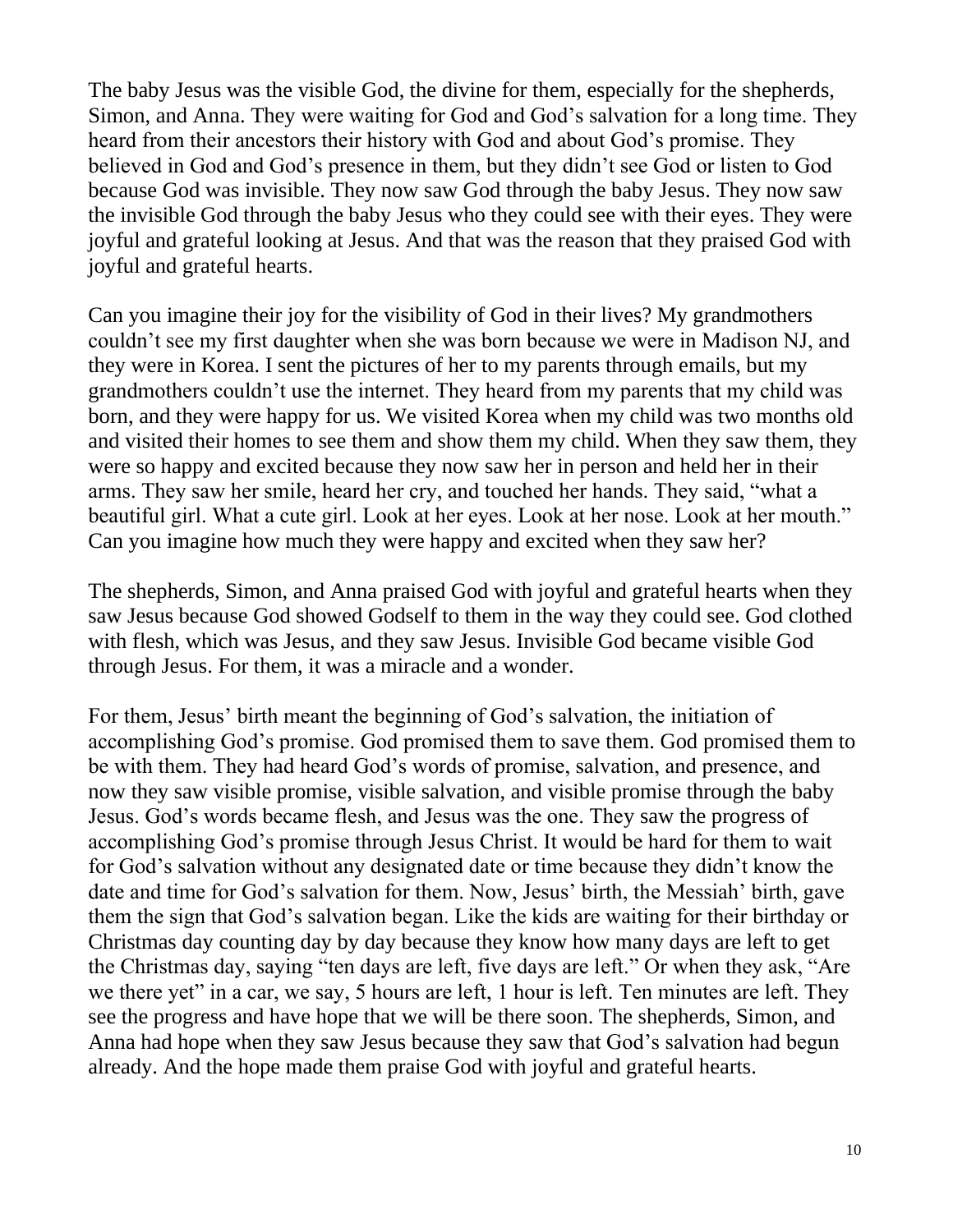Little Falls Church family,

I pray that we see the baby Jesus in our lives. I pray God leads us to see the visible divine through Jesus Christ. I pray we see God's salvation, promise, and presence fully in our lives in this new year. God is with us and showing Godself to us in many ways. God's presence, promise, and salvation are with us through Jesus Christ and the Holy Spirit. God talks to us through the Bible, sermons, and study. God talks to us through the words of our loving ones sometimes, the words of a stranger. God shows us the visible divine in many ways, such as the help from our loving ones, unexpected support from unexpected persons, the situations are getting better, or God's peace coming into our hearts in the midst of troubles. Church family, let us see the baby Jesus in our lives. Let us see hope from Jesus, the light of the world. Let's ask God to open our eyes and ears to see the baby Jesus in our lives. Also, let us be the angels for people in the world by being with them, helping them, caring for them, and supporting them. People will see the visible divine through us, our love and grace, our help and support. Jesus is in us because God gives and shows us Jesus, visible divine through God's love and grace. Amen.

## *Called to Share*

#### **Response to Our Generous God**

#### ⭻**Doxology** *Praise God, From Whom All Blessings Flow* **UMH 95**

Praise God, from whom all blessings flow; Praise Him, all creatures here below; Praise Him above, ye heav'nly host; Praise Father, Son, and Holy Ghost!

#### ⭻**Prayer of Dedication**

**All: God of this day and all days! We can only imagine the darkness of the world into which you sent your son – a world that believed that salvation rested on our ability to follow the rules. Jesus came to bring light into that darkness, and into our darkness. As we bring our tithes and offering to you this day, transform them into light for the hungry, for the hopeless, for the forgotten and the oppressed. We will share his light in us! In Christ, we pray. Amen.**